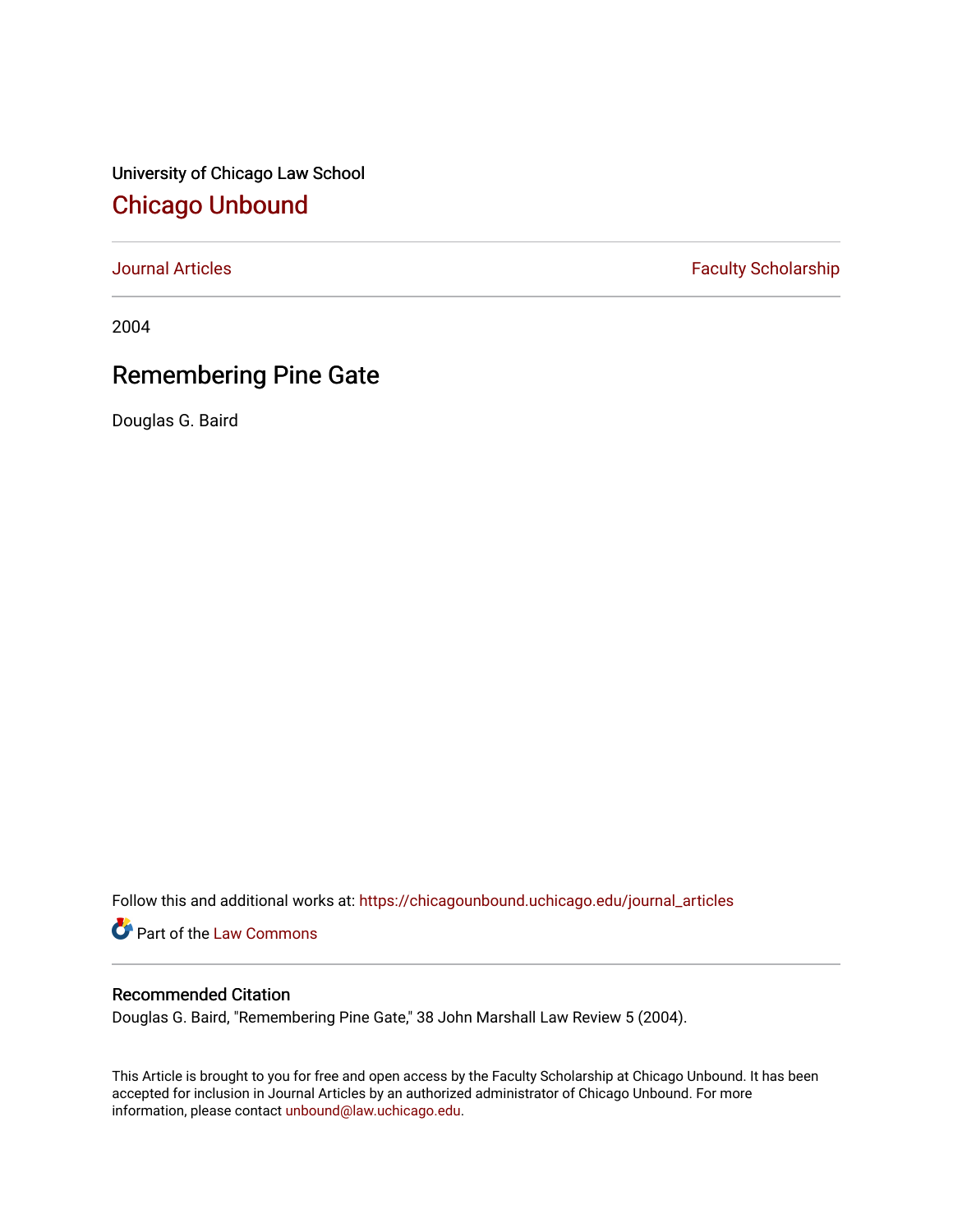# REMEMBERING *PINE GATE*

# DOUGLAS G. BAIRD\*

This year marks the twenty-fifth anniversary of Chapter 11. Before it went into effect, the law governing corporate reorganizations in the United States was largely dysfunctional.1 Old Chapter X was slow, expensive, and unwieldy. Old Chapter XI did not allow for the restructuring of secured debt. Chapter XII for real estate bankruptcies brought its own set of problems.<sup>2</sup> The Bankruptcy Reform Act<sup>3</sup> set about changing all of this. Now that we have had twenty-five years of learning, we can ask whether Chapter 11 has lived up to its expectations and what role, if any, it is filling.

Today we are focusing on real estate bankruptcies. The number of real estate bankruptcies has been in decline as of late. These are the lean years, but there is no reason for gloom. There is a lot of construction going on. A lot of high yield loans are being made. Defaults and bankruptcies are just around the corner. What kind of ride should we expect when we find ourselves in the next round of real estate bankruptcies?

## I. PINE GATE

This morning I start at the beginning and look at where we were twenty-five years ago when the Bankruptcy Code came into effect. There have been only a handful of amendments to the Code that affect real estate bankruptcies. Most of these amendments have the effect of changing the procedures in a way that is supposed to make things happen more quickly. Congress, for

Harry A. Bigelow Distinguished Service Professor, University of Chicago Law School. This paper is based on a talk given at the 2004 Kratovil Conference at the John Marshall Law School on May 21, 2004. Ryan Foreman provided research assistance. I am grateful for help from the John M. Olin Law and Economics Program at the University of Chicago Law School, which is supported in part by Visa, U.S.A., Inc., Verizon, Microsoft Corporation, the Sarah Scaife Foundation, and the Lynde and Harry Bradley Foundation.

*<sup>1.</sup> See* DAVID A. SKEEL, JR., DEBT'S DOMINION: A HISTORY OF BANKRUPTcY LAW IN AMERICA 131-83 (2001).

<sup>2.</sup> *See generally* Jan Z. Krasnowiecki, *The Impact of the New Bankruptcy Reform Act on Real Estate Development and Financing,* 53 AM. BANKR. L.J. 363 (1979).

<sup>3.</sup> Pub. L. No. 95-598, 92 Stat. 2549 (1978) (codified at 11 U.S.C. §§ 101- 109 (2000)).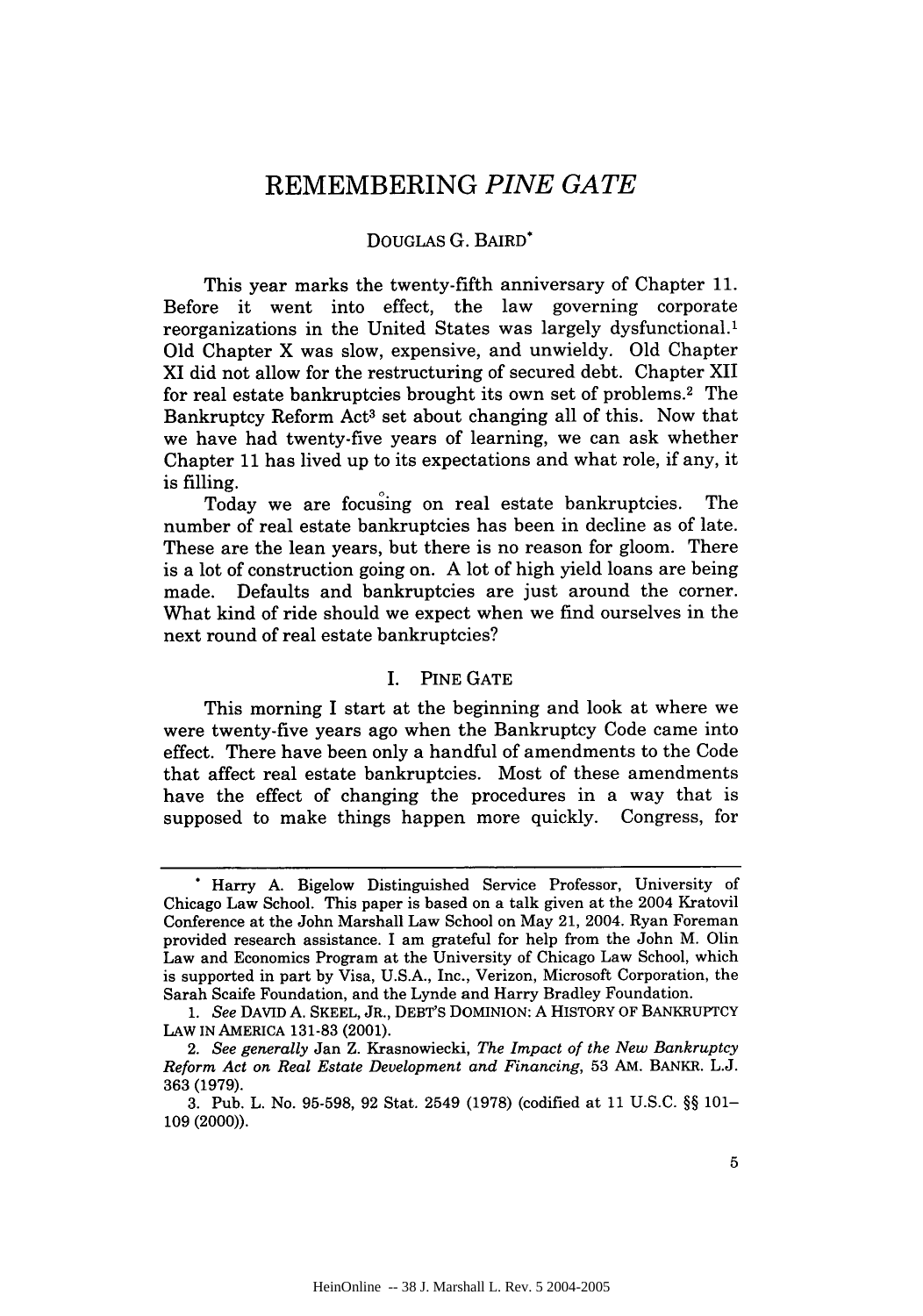example, added a set of rules for single-asset real estate cases with secured debt of less than \$4 million that force debtors who do not produce a plan within ninety days to start paying interest.4 In the grand scheme of things, however, not that much has happened. The Bankruptcy Code itself is now entering a comfortable middle age and does not seem likely to change.

But the Bankruptcy Code and bankruptcy practice are two different things. The world of real estate bankruptcies has The world of real estate bankruptcies has changed utterly. Even if the text of the Bankruptcy Code remains a constant, much else is in flux. The judges are different. Tax rules are different. The economy is different. All of these and other changes have made 2004 quite different from 1979. How did we get from there to here?

Let's start at the beginning. Let's go back to the world of 1979. It is a world of leisure suits, *Maude, Mork and Mindy,* and the Iranian hostage crisis. Skylab returns to earth and crashes into the Indian Ocean. How did we think about real estate bankruptcy then? There is a short answer to this question-Pine *Gate.5* It was the case of the hour. You could not go to a cocktail party in those days and not have a real estate lender who had been drinking too much complain about *Pine Gate.* What was the fuss about?

We have to go back even farther in time. It is 1973. This is history. Ancient history. Paul Newman and Robert Redford are starring in *The Sting. Bonanza, Gunsmoke,* and *Laugh-in* are still on prime time. Secretariat becomes the first horse in twenty-five years to win the Triple Crown. Two reporters for the *Washington Post* are making nuisances of themselves about something called Watergate. But for one real estate developer, the big news is *Pine Gate.*

I am a real estate developer in Georgia. I gather a group of limited partners to create the Pine Gate Apartments. It is a great deal. The limited partners, perhaps doctors and dentists, are facing a fifty percent tax on their earned income and seventy percent tax on investment income.<sup>6</sup> They need a tax shelter and Pine Gate is just the ticket. This was before passive investor rules were put in place.7 They invest a modest amount of money and get the benefit of accelerated depreciation. They will have to pay it back if the property is sold, but as long as it isn't, each dollar of

**[38:5**

 $6\phantom{1}6$ 

<sup>4.</sup> The Bankruptcy Reform Act of 1994, Pub. L. No. 103-394, 108 Stat. 4107, 4119, 4122, 4128, 4132, 4141, 4142, 4144 (adding 11 U.S.C. § 362(d)(3)).

<sup>5.</sup> *In re* Pine Gate Assocs., Ltd., No. B75-4345A, 1976 U.S. Dist. LEXIS 17366 (N.D. Ga. Oct. 14, 1976) [hereinafter Pine Gate **11.**

*<sup>6.</sup> See Top US Marginal Income Tax Rates, 1913-2003, at* http://www.truthandpolitics.org/top-rates.php (last updated Feb. 15, 2004).

<sup>7.</sup> *See* 26 U.S.C. § 469 (added by the Tax Reform Act of 1986 § 501(a), Pub. L. No. 99-514, 100 Stat. 2233).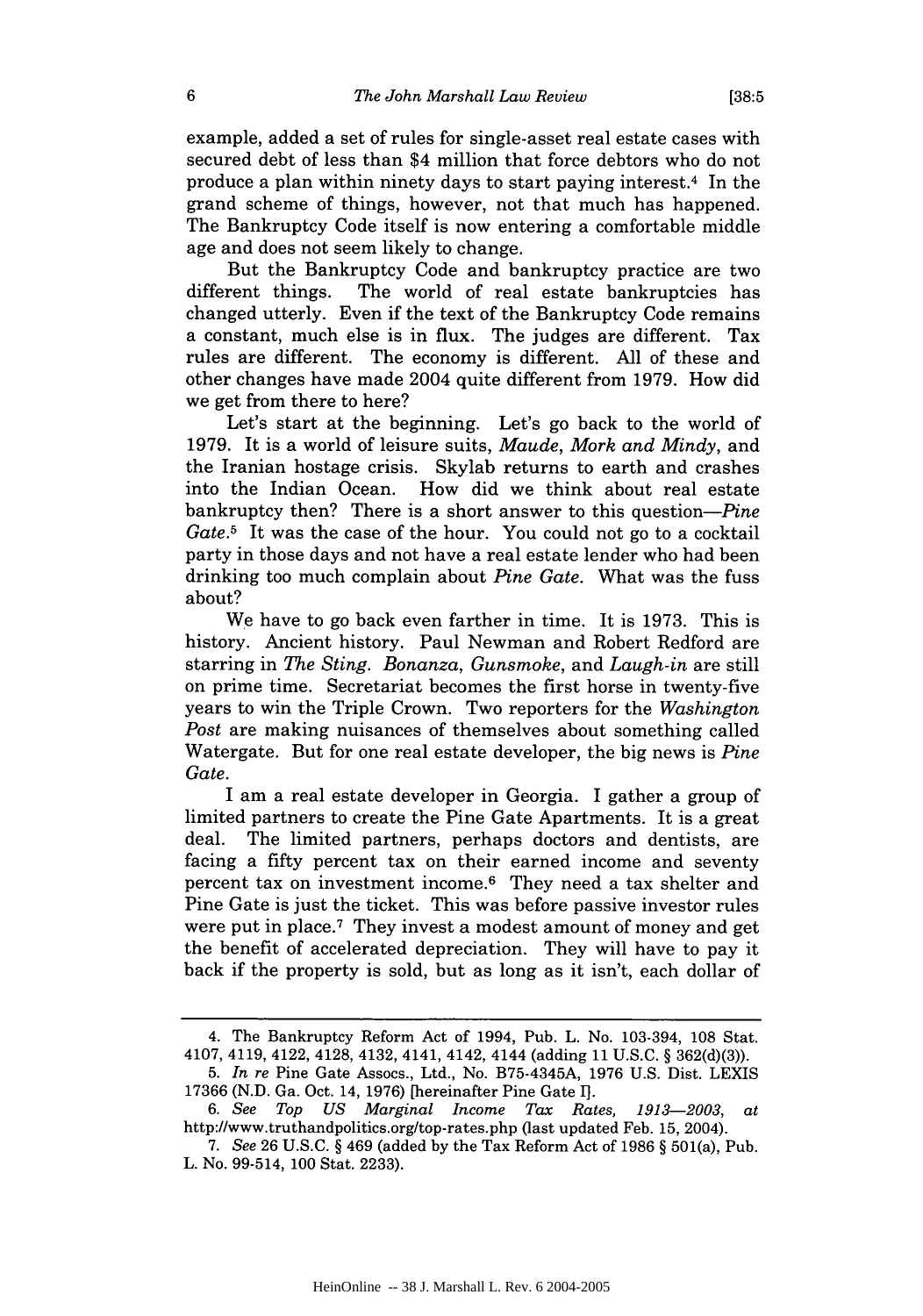depreciation is a dollar less of income. The general partner finds an insurance company to put up \$1.45 million to build the apartments.8 It is a nonrecourse loan.9 The doctors and dentists have the best of both worlds. The insurance company can look only to the property itself; it can't even come after the general partner. Life is good.

But a number of things go wrong. First, in building Pine Gate, I violated the first three rules of real estate investment (location, location, location). Pine Gate is not close enough to Atlanta to get the kind of renters that they want-or indeed very many renters at all.<sup>10</sup> Pine Gate is not going to do well until there is additional development in the area and it looks like we are going to have to be very patient.<sup>11</sup>

Our costs of maintaining the property are also rising. Gerald Ford tries to fight inflation with WIN buttons (short for, "Whip Inflation Now"), but thinking positive thoughts does not help. Meanwhile, I cannot raise the rent fast enough and I have to cut corners on maintenance. Deferred maintenance makes the property less attractive and occupancy goes down. 12 Worse yet, to be really honest, I'm not really that good at running this operation.

By December 1975, it is obvious Pine Gate is not going to be able to make its payments to the insurance company. I file a Chapter XII petition.<sup>13</sup> You—the insurance company—try to persuade the bankruptcy judge to allow you to foreclose on the property. You point out that Pine Gate as is currently managed is now worth considerably less than what you are owed. Based on Pine Gate's sorry current earnings, your experts peg its value at \$850,000.14 Pine Gate is really yours and you should be able to take it.

As was often the case in those days, this argument goes nowhere. The judge allows me to use operating revenues to pay for the deferred maintenance and otherwise put the property in better shape.<sup>15</sup> In the meantime, I come up with a plan of reorganization.

This is where you get your biggest surprise. I propose a plan of reorganization that extinguishes your claim with a cash payment of \$1.2 million. 16 You don't like this. Why is not clear. Why don't you just take the money and run? Perhaps you offered

*<sup>8.</sup> See Pine Gate I,* 1976 U.S. Dist. LEXIS, at \*27.

*<sup>9.</sup> See id.* at 4.

<sup>10.</sup> *See In re* Pine Gate Assocs., Ltd., 12 Collier Bankr. Cas. (MB) at 607, 627 (Bankr. N.D. Ga. Mar. 4, 1977) [hereinafter Pine Gate II].

<sup>11.</sup> *See id.* at 627, 633-34.

<sup>12.</sup> *See id.* at 626-27.

<sup>13.</sup> *See Pine Gate I,* 1976 U.S. Dist. LEXIS, at \*1.

<sup>14.</sup> *See id.* at \*58; *Pine Gate II,* 12 Collier Bankr. Cas. (MB) at 628.

<sup>15.</sup> *See Pine Gate II,* 12 Collier Bankr. Cas. (MB) at 614, 614 n.18.

<sup>16.</sup> *See Pine Gate I,* 1976 U.S. Dist. LEXIS, at \*58.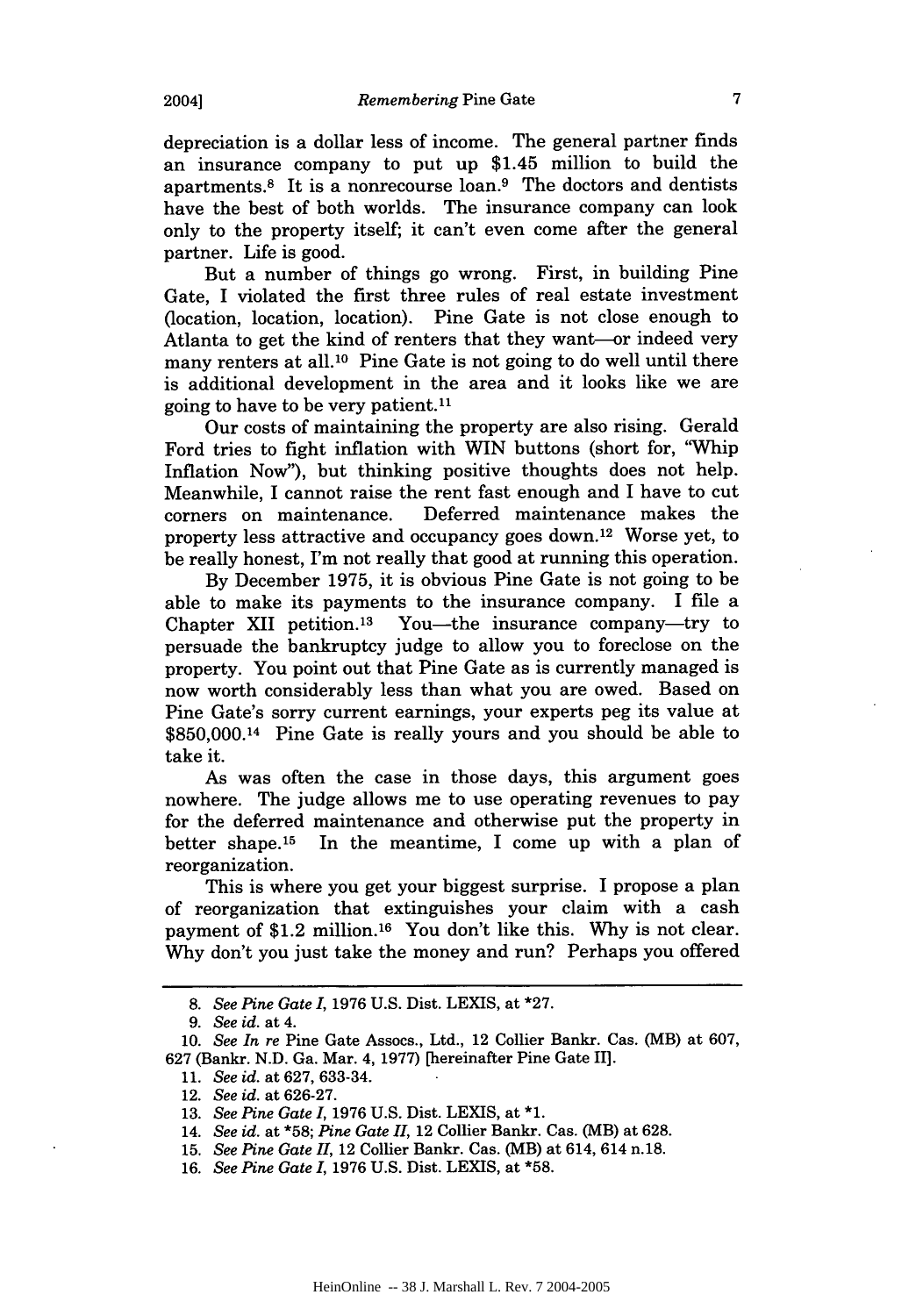**[38:5**

a low-ball valuation when you argued that you should be allowed to foreclose. Perhaps you just don't like being stripped down.

You decide to fight, but you do it by contesting the valuation. This is a mistake on your part. Your expert is not able to persuade the judge that the property is worth more than \$1.2 million. After all, this expert had told the identical judge that Pine Gate was worth only  $$850,000$  just six months ago.<sup>17</sup> No one feels sorry for vou. Using the same guy to give two completely different Using the same guy to give two completely different valuations to the same property within six months in front of the same judge is like dousing yourself with gasoline and lighting a match.

But now you have to live with yourself as a human being and hold your head up along with all of your real estate lending buddies. Forget about Pine Gate. What is the general principle that the law has now adopted thanks to you? This is where the bad news really is. Debtors can keep the property, strip down your lien, and go on as if the loan had been for \$1.2 million, rather than \$1.45 million.

This is ridiculous. If the property is really not worth what you as the senior lender are owed, you should get it. The debtor should not be able to snap his fingers and make \$250,000 of principal disappear. Now, thanks to you, real estate debtors can strip down nonrecourse loans in bankruptcy. The nightmare scenario for the lender is that whenever the economy goes into a downturn, every two-bit real estate developer like me will use bankruptcy to write down debt. When the market comes back, I will enjoy the upside. If things continue to get worse, you still bear the downside. Heads I win; tails you lose. The general principle is enough to make any lender choke on his Chateaubriand.

In the 1970s, this became known as the *"Pine Gate* problem." The people who worried about bankruptcy reform had to worry about what to do with this case. During the 1970s, special interests had not yet gotten their claws into bankruptcy reform.<sup>18</sup>

18. *See, e.g.,* Elizabeth Warren, *Philosophy and Design of Modern Fresh Start Policies and Consumer Proposals: The Changing Politics of American Bankruptcy Reform,* 37 OSGOODE HALL L.J. 189, 190-92 (1999).

<sup>17.</sup> Judge Norton in *Pine Gate II* stated that:

The secured Creditors take the position that the court should appraise the "cram down" value **...** at no less than the full amount now owing... because Dr. Andrews testified [in November 1976] that assuming **95%** or more occupancy at some point in the future, the project will at that time have a value approximating or in excess of the current debt.... Such argument is unacceptable. It is based on speculation and assumptions, not relevant facts. The testimony of Dr. Andrews, based upon the facts of the occupancy and earnings record in April 1976, was that the value of the property is \$853,000.

<sup>12</sup> Collier Bankr. Cas. (MB) at 629.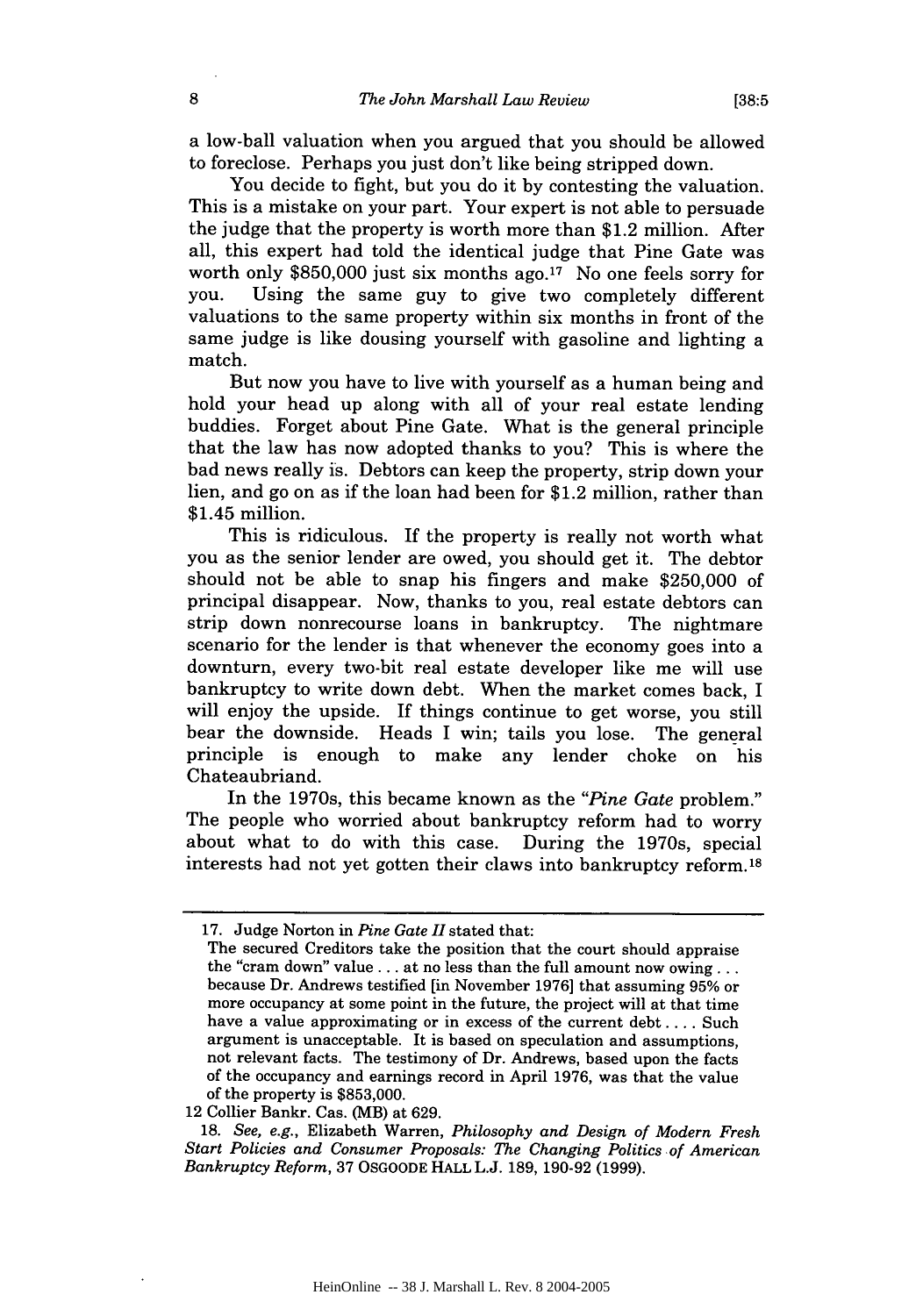Those involved were, to a very large extent, bankruptcy lawyers and judges, and academics who wanted to get it right.<sup>19</sup> We look at bankruptcy reform today, and we see a swamp of special interests and mindless confusion. The 1970s was perhaps the last time we had to get the law right. In any event, the way in which they thought about *Pine Gate,* which is to say the way they thought about real estate bankruptcy generally, would be with us for a long time.

The people who wrote the Bankruptcy Code tried to deal with *Pine Gate* in three ways: 20

- They made nonrecourse debt recourse in Chapter 11.<sup>21</sup>
- They gave the secured creditor the right to elect to have its entire claim treated as secured.<sup>22</sup>
- They insisted that real estate lenders get the benefit of the absolute priority rule and the right to get the indubitable equivalent of the value of their collateral.<sup>23</sup>

21. 11 U.S.C. § 1111(b)(1) provides:

(A) A claim secured by a lien on property of the estate shall be allowed or disallowed under section 502 of this title the same as if the holder of such claim had recourse against the debtor on account of such claim, whether or not such holder has such recourse, unless

(i) the class of which such claim is a part elects, by at least two-thirds in amount and more than half in number of allowed claims of such class, application of paragraph (2) of this subsection; or

(ii) such holder does not have such recourse and such property is sold under section 363 of this title or is to be sold under the plan.

(B) A class of claims may not elect application of paragraph (2) of this subsection if

(i) the interest on account of such claims of the holders of such claims in such property is of inconsequential value; or

(ii) the holder of a claim of such class has recourse against the debtor on account of such claim and such property is sold under section 363 of this title or is to be sold under the plan.

22. 11 U.S.C. § 1111(b)(2) provides: "If such an election is made, then notwithstanding section 506(a) of this title, such claim is a secured claim to the extent that such claim is allowed."

23. 11 U.S.C. § 1129(b)(2) provides:

For the purpose of this subsection, the condition that a plan be fair and equitable with respect to a class includes the following requirements: (A) With respect to a class of secured claims, the plan provides-

(i)(1) that the holders of such claims retain the liens securing such

claims, whether the property subject to such liens is retained by the debtor or transferred to another entity, to the extent of the allowed amount of such claims; and

(II) that each holder of a claim of such class receive on account of such claim deferred cash payments totaling at least the allowed amount of such claim, of a value, as of the effective date of the plan, of at least the value of such holder's interest in the estate's interest in such property;

2004]

<sup>19.</sup> *Id.* at 191-92.

<sup>20.</sup> *See* 680 Fifth Ave. Assocs. v. Mut. Benefit Life Ins. Co. *(In re* 680 Fifth Ave. Assocs.), 156 B.R. 726, 730-731 (Bankr. S.D.N.Y. 1993).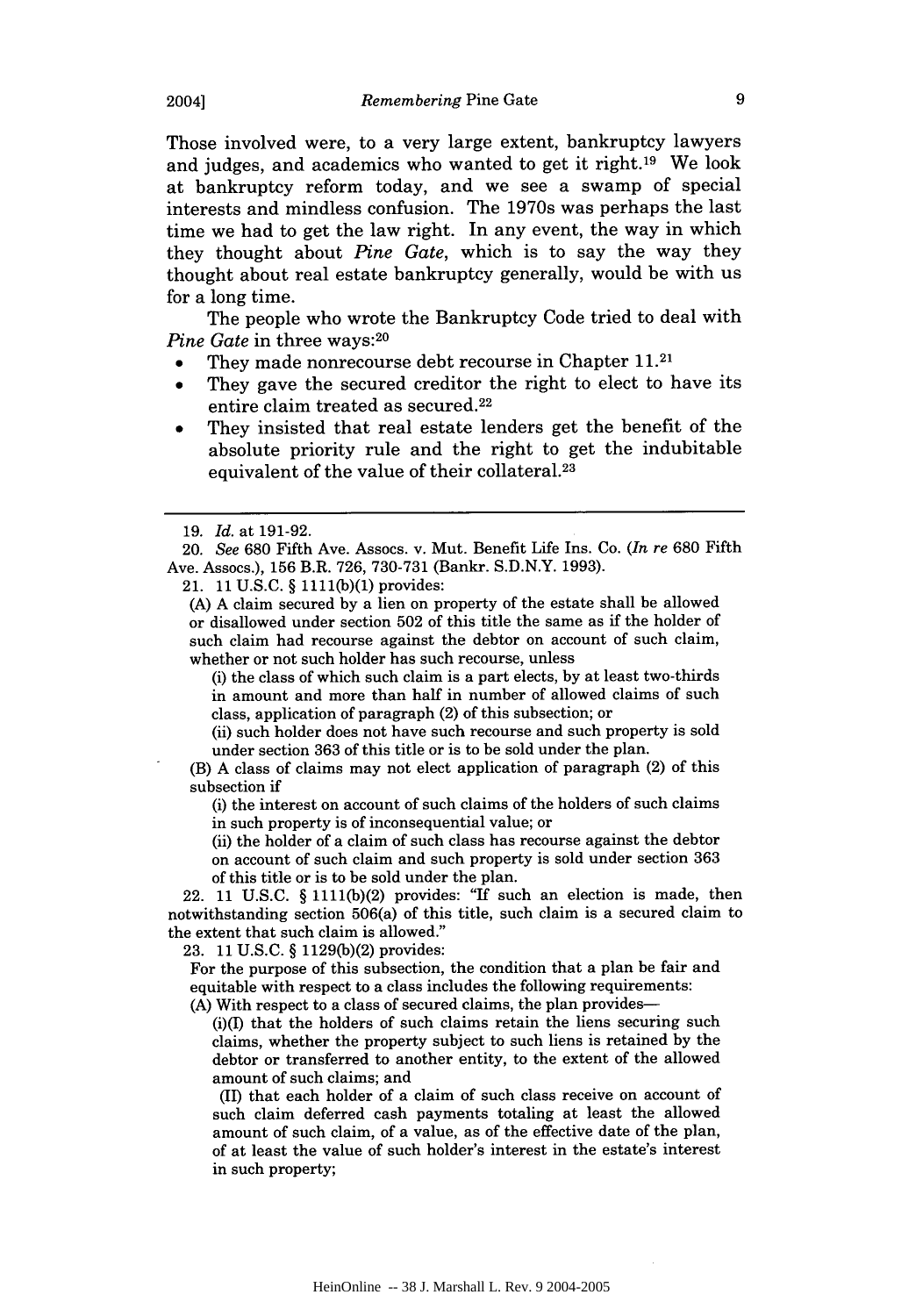The drafters believed that these three ideas, working together, would solve the *Pine Gate* problem and put real estate bankruptcies on a sensible course. Let's see if they were right.

Let us start with turning nonrecourse debt into recourse debt. What is the point of doing this? There is a certain logic here. Let us assume we have a single-asset real estate case and the nonrecourse secured lender is owed \$100. Miscellaneous twelveyear-old lawn mowers are owed \$5. The market has taken a turn for the worse. If we did not have § **1111(b)** to make the debt recourse, what happens? The bankruptcy court values the property at \$60. The secured creditor is forced to take a note secured by the property for \$60. The general creditors who are owed \$5 get all the equity of the business. The property is sold a year later for \$90.

How do we divide up the cash, assuming that the nonrecourse loan remains nonrecourse in bankruptcy? The note the secured creditor has is only for \$60. Thus, the secured creditor gets \$60, and the \$30 balance goes to the twelve-year-old lawn mowers. Allowing the lawn mowers to get this \$30 windfall makes no sense. By making the nonrecourse loan recourse, we fix this problem. The secured creditor gets a deficiency claim and therefore shares in the equity with the general creditors. The \$30 gained from the sale goes back primarily to the senior lender, which is where it should go. This is the logic that undergirds § **1111(b).**

But in practice the nonrecourse secured lender does not enjoy

(ii) the holder of any claim or interest that is junior to the claims of such class will not receive or retain under the plan on account of such junior claim or interest any property.

(C) With respect to a class of interests-

<sup>(</sup>ii) for the sale, subject to section 363(k) of this title, of any property that is subject to the liens securing such claims, free and clear of such liens, with such liens to attach to the proceeds of such sale, and the treatment of such liens on proceeds under clause (i) or (iii) of this

<sup>(</sup>iii) for the realization by such holders of the indubitable equivalent of such claims.

<sup>(</sup>B) With respect to a class of unsecured claims-

<sup>(</sup>i) the plan provides that each holder of a claim of such class receive or retain on account of such claim property of a value, as of the effective date of the plan, equal to the allowed amount of such claim; or

<sup>(</sup>i) the plan provides that each holder of an interest of such class receive or retain on account of such interest property of a value, as of the effective date of the plan, equal to the greatest of the allowed amount of any fixed liquidation preference to which such holder is entitled, any fixed redemption price to which such holder is entitled, or the value of such interest; or (ii) the holder of any interest that is junior to the interests of such

class will not receive or retain under the plan on account of such junior interest any property.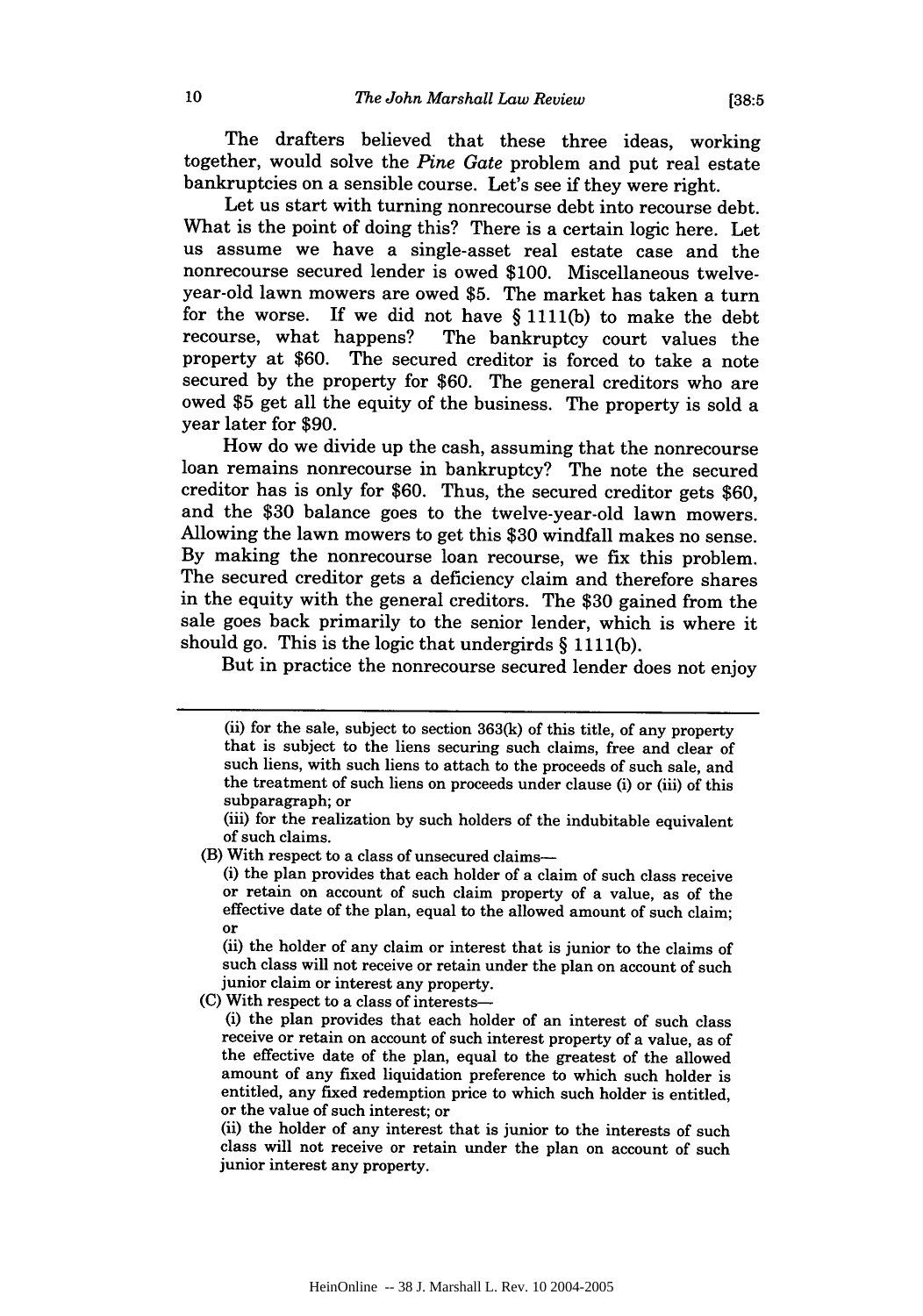this protection. This protection turns crucially on the junior creditors taking equity in the reorganized venture. Reorganization plans are not usually structured this way. Instead of equity, the twelve-year-old gets a side payment (along with an informal promise of continued employment). Section **1111(b)** does not provide that much protection here when the bank lends \$100 and the bankruptcy court says the property is worth \$60. The dentists and doctors propose a plan that gives the lawn mowers a token amount of cash and provides that they retain the equity on account of new value that they contribute to the reorganized debtor. Under the plan, the bank gets a note worth \$60 for its secured claim, and its \$40 unsecured claim is extinguished for a few cents on the dollar. When the property is sold a year later for \$90, the entire benefit goes to the dentists and the doctors.

Treating the nonrecourse claim as recourse does not protect the secured creditors when the property is flipped. As it has played out over the last twenty-five years, whether foreseen or not, the ability to transform the nonrecourse claim into a recourse claim has little substantive value. But it does have value. In bankruptcy, procedure matters. Possessing a general claim, even one that is out of the money, improves the negotiating hand of the bank.

Section 1129(a)(10) requires that at least one impaired class approve the plan.24 If we give the nonrecourse creditor a deficiency claim and if this deficiency claim is put in the same class as the general creditors, then the real estate developer will not be able to confirm a plan over the bank's objection.

But there is a catch here. Everything depends on the recourse claim being in the same class as the other general claims for voting purposes. This isn't the law in the Seventh Circuit. *Woodbrook* tells us that the deficiency claim cannot be put in the same class as general claims.<sup>25</sup> The deficiency claim does not exist outside of bankruptcy. Indeed, it does not exist in Chapter 7. Because it has different legal attributes, it must be in a class by itself. This defangs the power associated with holding a deficiency claim. If the debtor can cram down his plan on you as the holder of the \$60 secured claim, it can cram down its plan on you as the holder of a \$40 unsecured claim as well. So much for this response to *Pine Gate,* at least in the Seventh Circuit.

What about the second solution to *Pine* Gate, one that is also embedded in § **1111(b)?** A secured creditor is given the right to waive its unsecured claim and have its entire claim treated as

<sup>24. 11</sup> U.S.C. § 1129(a)(10) reads: "If a class of claims is impaired under the plan, at least one class of claims that is impaired under the plan has accepted the plan, determined without including any acceptance of the plan by any inside."

<sup>25.</sup> *In re* Woodbrook Assocs., 19 F.3d 312, 319 (7th Cir. 1994).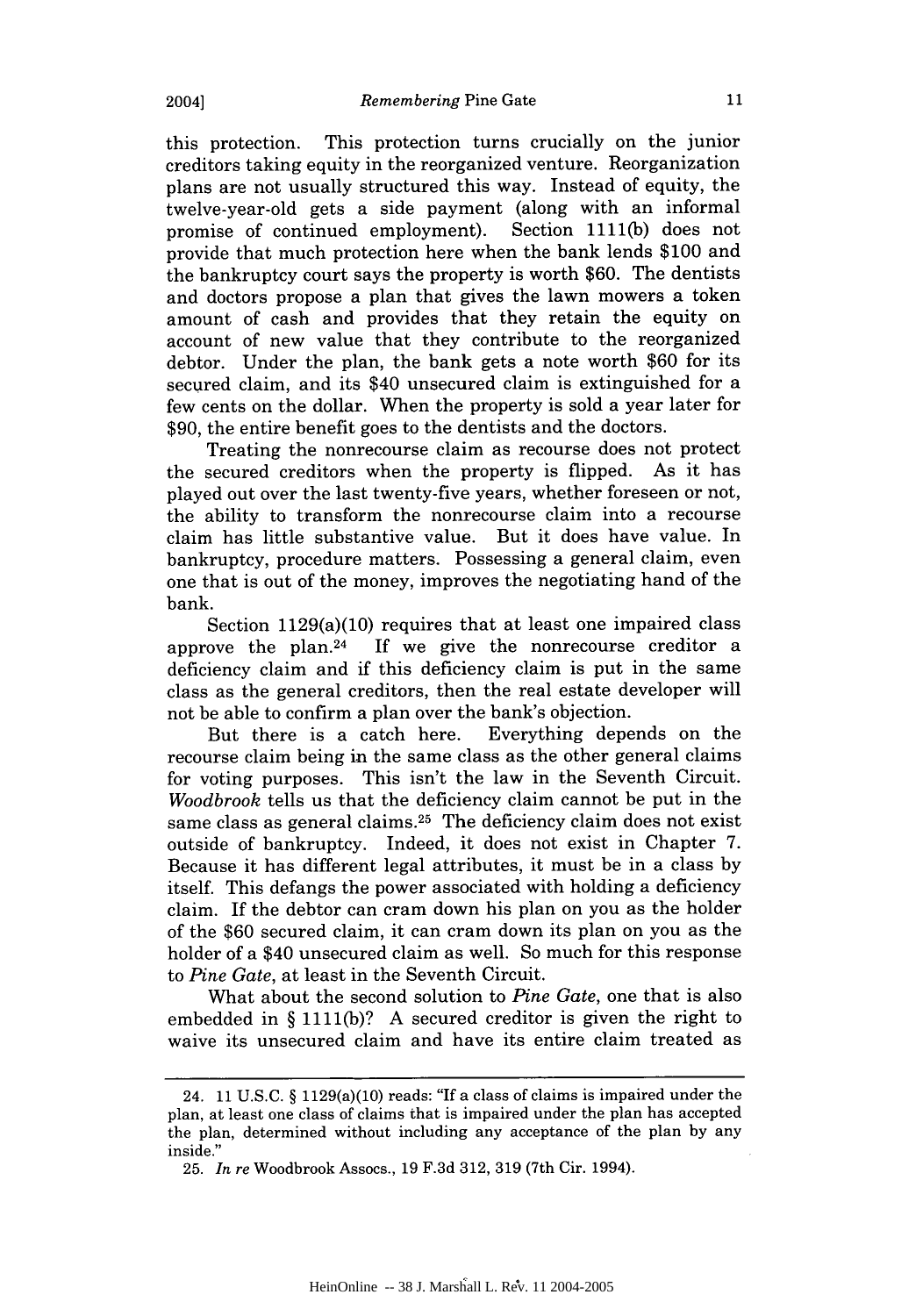**[38:5**

secured.<sup>26</sup> Much is unknown about the consequences of making the § 1111(b) election, but identifying what is at stake is not difficult. Consider again a bank that lends \$100 to a real estate developer. The loan is secured by Blackacre.

How does the election make the creditor better off? If the election is made, the creditor is deemed to have a secured claim for the entire amount of the debt, irrespective of the collateral's value. Thus, in the above example, the bank would have a secured claim of \$100, not \$60. The bank does not, however, receive a stream of payments worth \$100. Under  $$1129(b)(2)(a)(i)(II).^{27}$  the bank would be given a stream of payments with a present value of only \$60. (The section provides that the stream of payments must equal "the value of such holder's interest in the estate's interest in such property." The court has valued the property at \$60.)

In this respect, the bank is treated neither better nor worse than if it had not made the election. By making the election, the bank gives up its deficiency claim of \$40, and in return it receives the right to a stream of payments with a face amount equal to \$100. Moreover, the stream of payments is secured by a lien of \$100 instead of \$60. In many cases, the term of the loan is long enough that a note can have a present value of \$60 and still have a stream of payments over \$100. In such a case, the § **1111(b)** election benefits a secured creditor only if the court undervalues the property and there is likely to be either a default in the near future or a sale that would accelerate the \$100 obligation. If this conjunction of events is not likely, then the election has little value and again little will have been done to solve the *Pine Gate* problem.

If the bankruptcy judge accurately values the property and if nothing happens to the real estate markets, making the election gives up whatever leverage you might have as the holder of a deficiency claim, and you get nothing in return. Even if the debtor flips the property quickly, you are still going to get only the value of the property, which is \$60.

The election has value only if the judge seriously undervalues the property. Even here the benefit is modest. If the judge seriously undervalues the property, the debtor should not have any problem paying the note which, by assumption, is worth considerably less than the property. Put all the pieces together and the election is likely to have value only when two conditions are met—the bankruptcy judge comes up with a low-ball valuation and the property is flipped. This happens, but the § **1111(b)** election is not something we see that often.

<sup>26. 11</sup> U.S.C. § 1111(b)(2).

<sup>27.</sup> For the relevant portions of § 1129(b)(2), see *supra* note 23.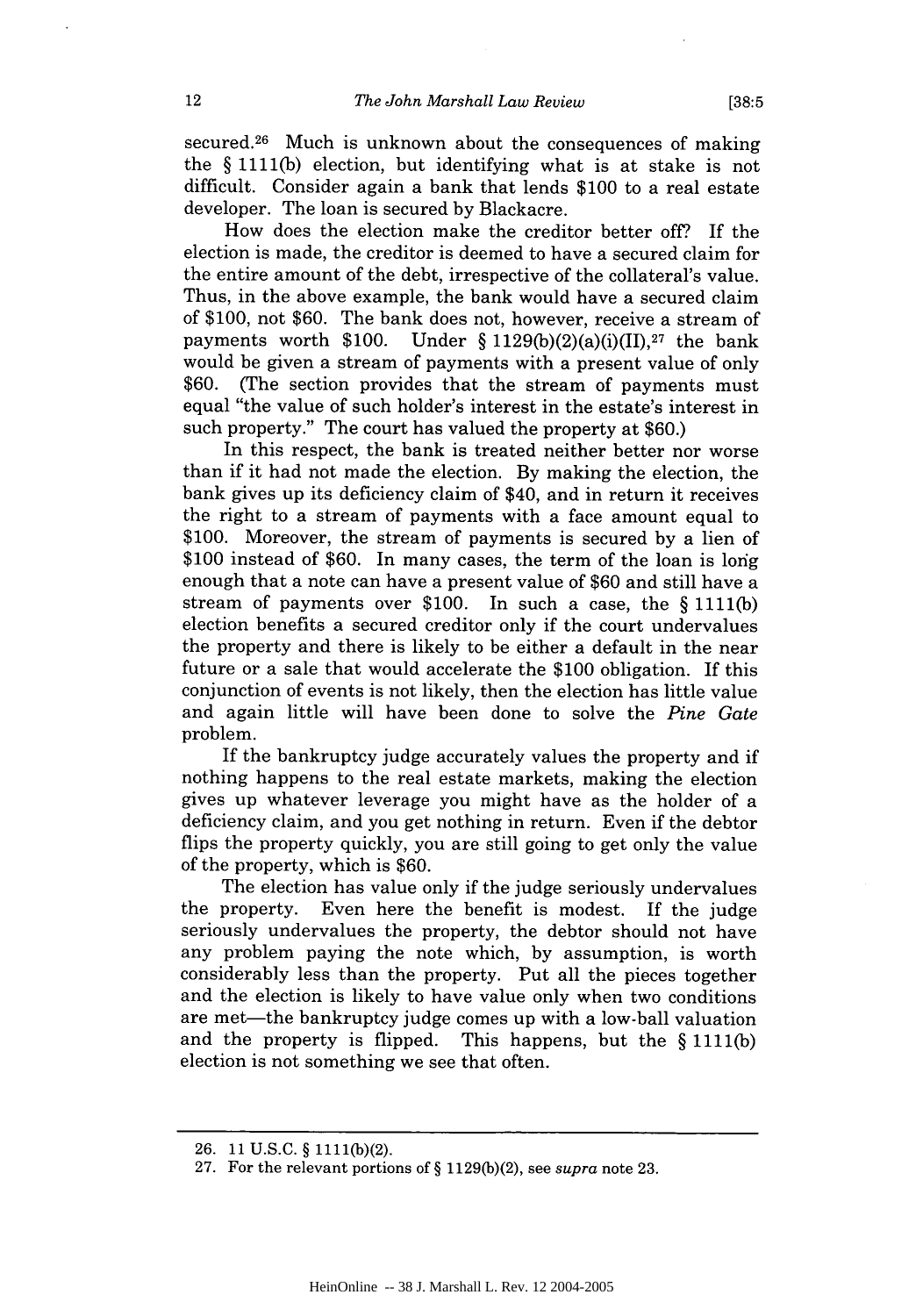#### *Remembering* Pine Gate

### II. THE VALUATION PROBLEM

The big problem here is one that is hard to solve through statutory language. The basic problem is a valuation problem. Strip-down is not a big deal in a world in which the secured creditor gets cash or cash equivalents equal to what it could get in the event of foreclosure. In such a world, the bankruptcy process does not leave the nonrecourse real estate lender worse off. The *Pine Gate* problem arose because judges were thought not to be good at making valuations. Moreover, they were not merely bad, but they were systematically biased in the direction of the debtor.

But what do you do to get the valuations right? This is hard to legislate. The Supreme Court decided a Chapter 13 case in this year called *Till v. SCS Credit Corp.28* It is a Chapter 13 case involving an individual debtor and his truck. The question was how the Court should go about setting the appropriate interest rate. The Court settled on the prime rate, adjusted upward to take account of the likelihood the debtor would default.<sup>29</sup> It's a strange 4-1-4 decision, but eight of the nine justices agreed that you have to set the interest rate in a way that fully accounts for the likelihood of default. <sup>30</sup>

In theory, the starting place should not matter as long as the judge is adept at setting an interest rate that takes account of the risk of default. But the facts of *Till* make plain that the starting place matters a lot. We live in a world in which seventy percent of all Chapter 13 debtors fail to complete their plans and nothing suggests that *Till* is more likely than average to succeed. It is hard to believe that 150 basis points above prime is enough to account for a default risk that is many, many times what one sees in an ordinary consumer loan, where the default rate is less than ten percent.<sup>31</sup>

*Till* is a Chapter 13 case. But this is like saying that *Erie Railroad v. Tompkins32* is just a railroad case. The valuation principle the Court adopted applies with full force to every case, including every real estate bankruptcy. This case underscores what is the crucial issue in real estate bankruptcy-valuations. If you have a judge who is cold-blooded about valuations and who uses markets to get a realistic feel for what is going on, then *Pine*

<sup>28. 124</sup> S. Ct. 1951 (2004).

<sup>29.</sup> *Id.* at 1961-62 (Stevens, J., plurality).

<sup>30.</sup> *Id.* at 1961 (Stevens, J., plurality); *id.* at 1968 (Scalia, J., dissenting).

<sup>31.</sup> *See id.* at 1957 ("The proposed plan also provided that petitioners would pay interest on the secured portion of respondent's claim at a rate of 9.5% per year. Petitioners arrived at this 'prime-plus' or 'formula rate' by augmenting the national prime rate of approximately 8% (applied by banks when making low-risk loans) to account for the risk of nonpayment posed by borrowers in their financial position.").

<sup>32. 304</sup> U.S. 64 (1938)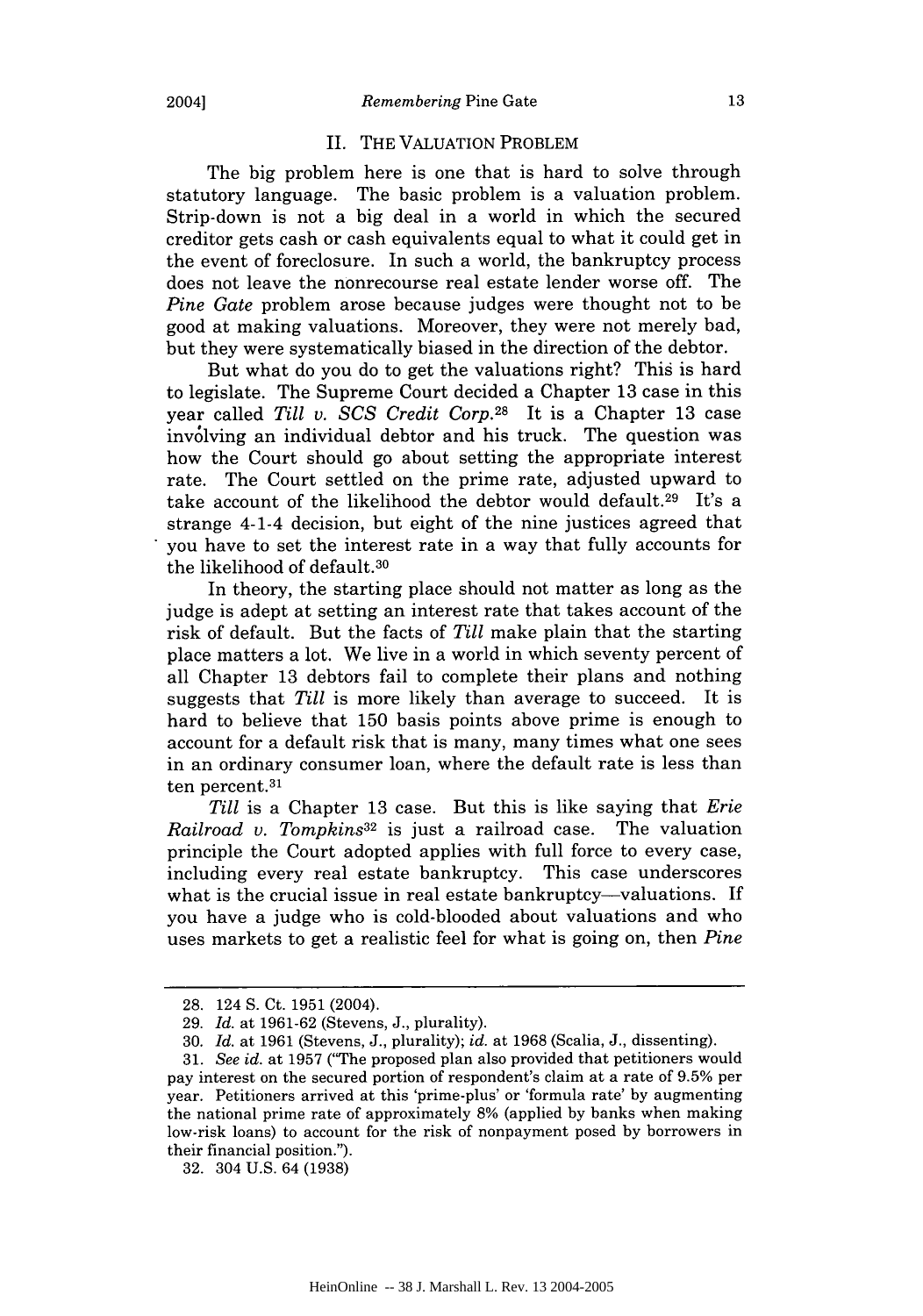*Gate* is not a big deal. If you have judges who always have a thumb on the scale for the debtor, the solutions to *Pine Gate* in the Bankruptcy Code-and frankly any other solutions you might devise-are not going to get you anywhere.

This brings me to my main theme. You really cannot understand real estate bankruptcy, or the future of real estate bankruptcy, unless you have your pulse on the state of bankruptcy law today. There have been dramatic changes in bankruptcy practice since the time of *Pine Gate* and the enactment of the Bankruptcy Code. These have accelerated over the last ten years. When we have the next upsurge in real estate bankruptcies-as we surely will—the changes we have seen elsewhere in bankruptcy will come powerfully home in real estate bankruptcies and give you a dynamic utterly different from what you saw during the 1970s, '80s, and early '90s. But I am getting ahead of myself. What kinds of changes have we seen? How are bankruptcy judges going to understand *Till?*

## III. THE NEW FACE OF CHAPTER 11

What does the world of Chapter 11 look like outside the real estate context? Boosters of Chapter 11 often talk as if the financially troubled and businesses in Chapter 11 were one and the same. Nothing could be further from the truth. More than a million businesses shut their doors each year in the United States.<sup>33</sup> Many more encounter financial distress. Of these, only 10,000 file for Chapter 11. The vast majority of these cases The vast majority of these cases involve small businesses. We have dry wall subcontractors, momand-pop restaurants, small jewelry and clothing stores, and travel agents. Each of these businesses has only a few employees, and turnover of employees in these firms tends to be high. <sup>34</sup>

Chapter 11 brings only modest benefits in these cases. The principal value of preserving such small firms is that it allows their owners to continue to enjoy the psychic benefit of running their own business. But the costs are small too. We do not see the owners of small businesses in hopeless condition use Chapter 11 to drag out the inevitable for very long. The creditors and the United States Trustee control the process. The failed businesses that last the longest are usually the ones where there is the most uncertainty about the debtor's prospects. In some cases, the

14

<sup>33.</sup> For U.S. Department of Labor Statistics on employment dynamics, see http://data.bls.gov/servlet/surveyOutputServlet?jrunsessionid=1096866435715 206311 (last visited Oct. 3, 2004) (showing that 1,310,000 private businesses closed in 2003).

<sup>34.</sup> For a discussion of the make-up of the Chapter 11 docket in a typical district, see Edward R. Morrison, Bankruptcy Decision-Making: An Empirical Study of Small Business Bankruptcies (2003) (unpublished Ph.D. dissertation, University of Chicago) (on file with author).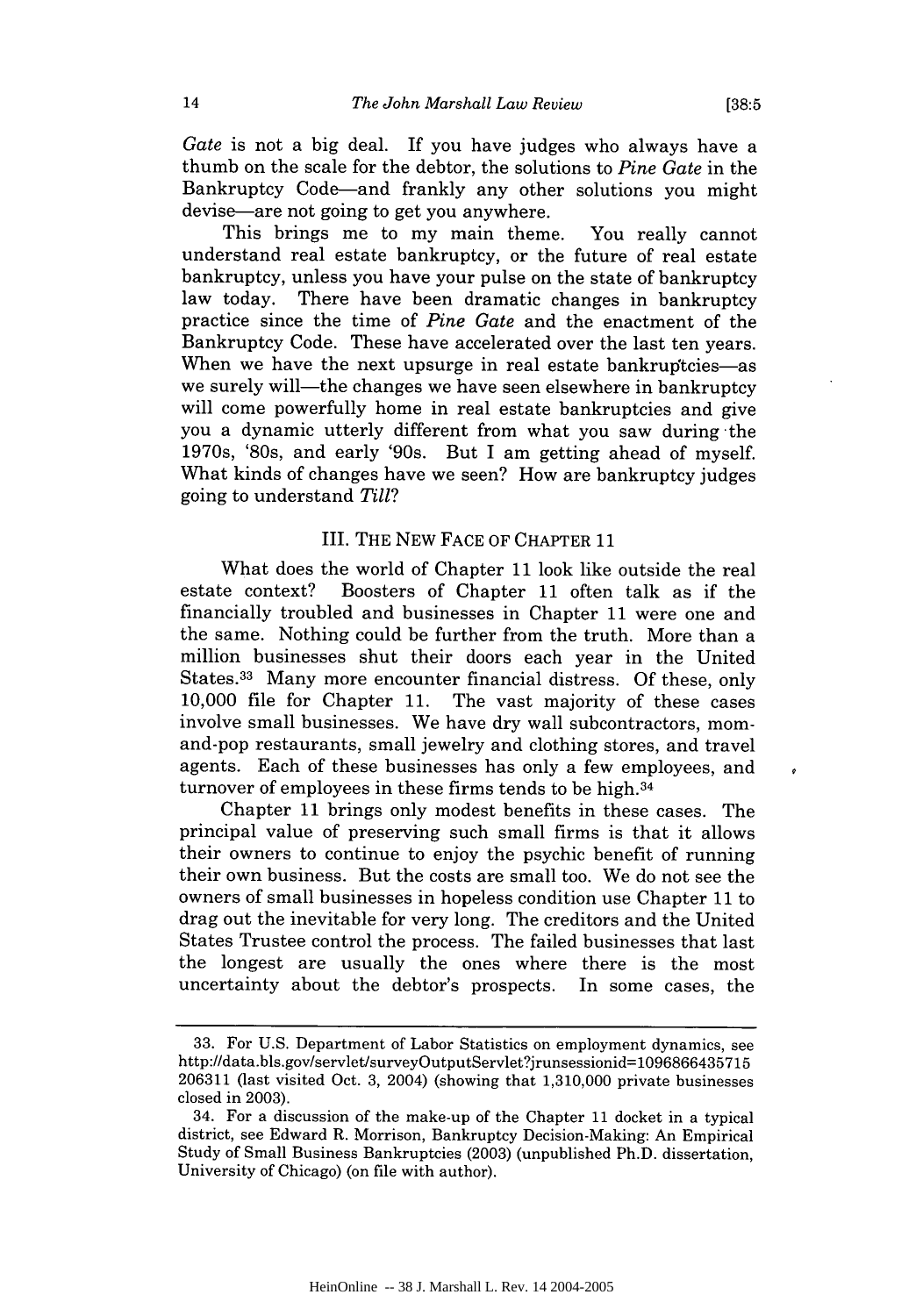20041

bankruptcy judge takes longer to act because active criminal fraud on the part of the debtor makes the business's true state harder to discern.

The benchmark by which to judge the bankruptcy system in small cases is not the sheer number of businesses saved, but their<br>ability to sort, effectively and quickly. Most important is ability to sort effectively and quickly. identifying those cases in which the debtor is only playing for time. The evidence suggests that bankruptcy judges can do this job exceedingly well. Indeed, the data are consistent with the Indeed, the data are consistent with the conjecture that bankruptcy judges perform this job as well as a market actor subject to the same constraints. <sup>35</sup>

Small businesses and failed real estate deals make up the bulk of the Chapter 11 docket, but the megacases like Enron make the headlines. Here too, Chapter 11 is performing a new role.<sup>36</sup> During the 1980s, nine of ten large businesses that entered Chapter 11 followed the traditional pattern. While in Chapter 11, the old managers would negotiate with the creditors and settle on a plan of reorganization. After much give-and-take, the creditors would approve the plan and the business would emerge intact. In 2002, this pattern had largely disappeared. Today, Chapter 11 is often merely the forum in which a business is liquidated or merged with or acquired by another. Alternatively, the bankruptcy judge merely puts in place a restructuring of debt that the major investors have settled upon outside of bankruptcy.<sup>37</sup>

Of the large publicly traded firms that exited Chapter 11 in 2002, the assets of more than half were sold in Chapter 11 or were transferred to a new owner under the plan of reorganization. 38 In some cases, the sales are more or less completed before the fact, and the Chapter 11 merely ensures that no one else will bid more.39 In other cases, the bankruptcy judge conducts an auction in open court. Warren Buffet acquired Fruit of the Loom in this fashion.40 However, the sale may involve more elaborate negotiations. Sterling Chemical sold half its assets in Chapter 11 and a third-party investor acquired control of what was left under

<sup>35.</sup> *See id.* at 7.

<sup>36.</sup> *See generally* Douglas G. Baird & Robert K. Rasmussen, *The End of Bankruptcy,* 55 STAN. L. REV. 751 (2002).

<sup>37.</sup> For an analysis of these changes in large Chapter 11 cases over the last twenty years, see Douglas G. Baird & Robert K. Rasmussen, *Chapter 11 at Twilight,* 56 STAN. L. REV. 673, 674 (2003).

<sup>38.</sup> *Id.* at 675-76.

<sup>39.</sup> The sale of Budget to Avis is a representative example. *See id.* at 675 n.7.

<sup>40.</sup> *Fruit of the Loom Sale Procedure Is Given Approval,* N.Y. TIMES, Dec. 6, 2001, at C4; *Judge Approves Fruit of the Loom Recovery Plan,* N.Y. TIMES, April 4, 2002, at C4. *See also* DDJ Capital Mgmt, LLC v. Fruit of the Loom, Inc. *(In re* Fruit of the Loom, Inc.), 274 B.R. 631, 634 (D. Del. 2002).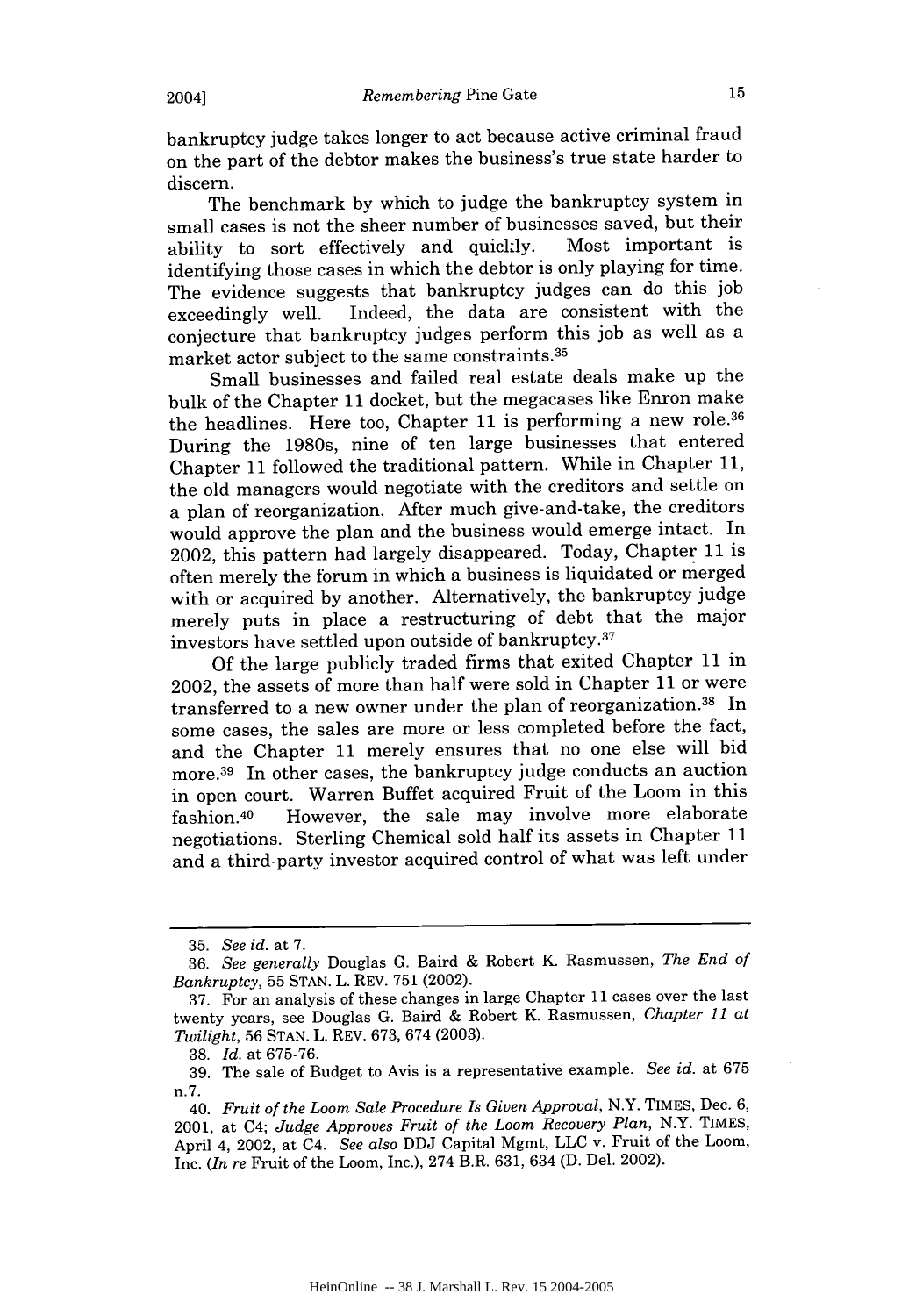a plan of reorganization. $41 \cdot$  Of the large businesses whose assets are not sold in Chapter 11, more than half enter Chapter 11 with a prenegotiated plan.42 The judge usually confirms it within several months after only minor modifications.43 The central issue in these cases is valuation and bankruptcy judges approach this issue with great sophistication and a faith in markets.

# IV. REAL ESTATE BANKRUPTCY TODAY

What do these developments tell us about real estate<br>bankruptcy today? The changes we have seen elsewhere in The changes we have seen elsewhere in bankruptcy reflect on increasing realism on the part of judges and increasing attention to the realities of the market. Some might argue that these all point in the direction of ridding ourselves of real estate bankruptcies altogether. There is not the collective action problem that justifies the reorganization process in the first place. We have essentially a dispute between two people. We have a secured creditor with a right to foreclose, bargained for in advance, and we have an investor with a leaky tax shelter. For one reason or another, they cannot agree on a restructuring outside of bankruptcy.

They are both adults. The inability of two sophisticated parties to reach a mutually beneficial bargain has few effects on anyone else. If they can't reach a deal between themselves, why should we shed any tears? The secured creditor forecloses, credit bids, and takes the property. So what? To anyone who says that the foreclosure process is inefficient and that is why we need bankruptcy, I would say that bankruptcy is part of the problem. There is no incentive to fix a bad foreclosure law if bankruptcy is always there as a safety valve. The problem is a two-party problem with local real estate law. We do not need a federal law to handle it.

Real estate bankruptcy requires a leap of faith. But the new breed of bankruptcy judges that we see in action in small and large cases may give us a taste of what is to come. What is the lesson that these small cases tell us about the future of real estate bankruptcies? It is pretty simple. We have a hard time justifying what the Bankruptcy Code does in small cases, but the response from the bankruptcy judges is interesting and in a sense predictable. They do not question the rationale for the law, but they do insist that the small business that wants to reorganize gets its act together. Bankruptcy is not the same as free parking.

<sup>41.</sup> *See* STERLING CHEMS., INC., 10-Q QUARTERLY REPORT (Aug. 13, 2003), *available at* http://www.sec.gov/Archives/edgar/data/1O14669/0009501290300 4147/0000950129-03-004147.txt.

<sup>42.</sup> *See* Baird & Rasmussen, *supra* note 37, at 678. 43. *Id.*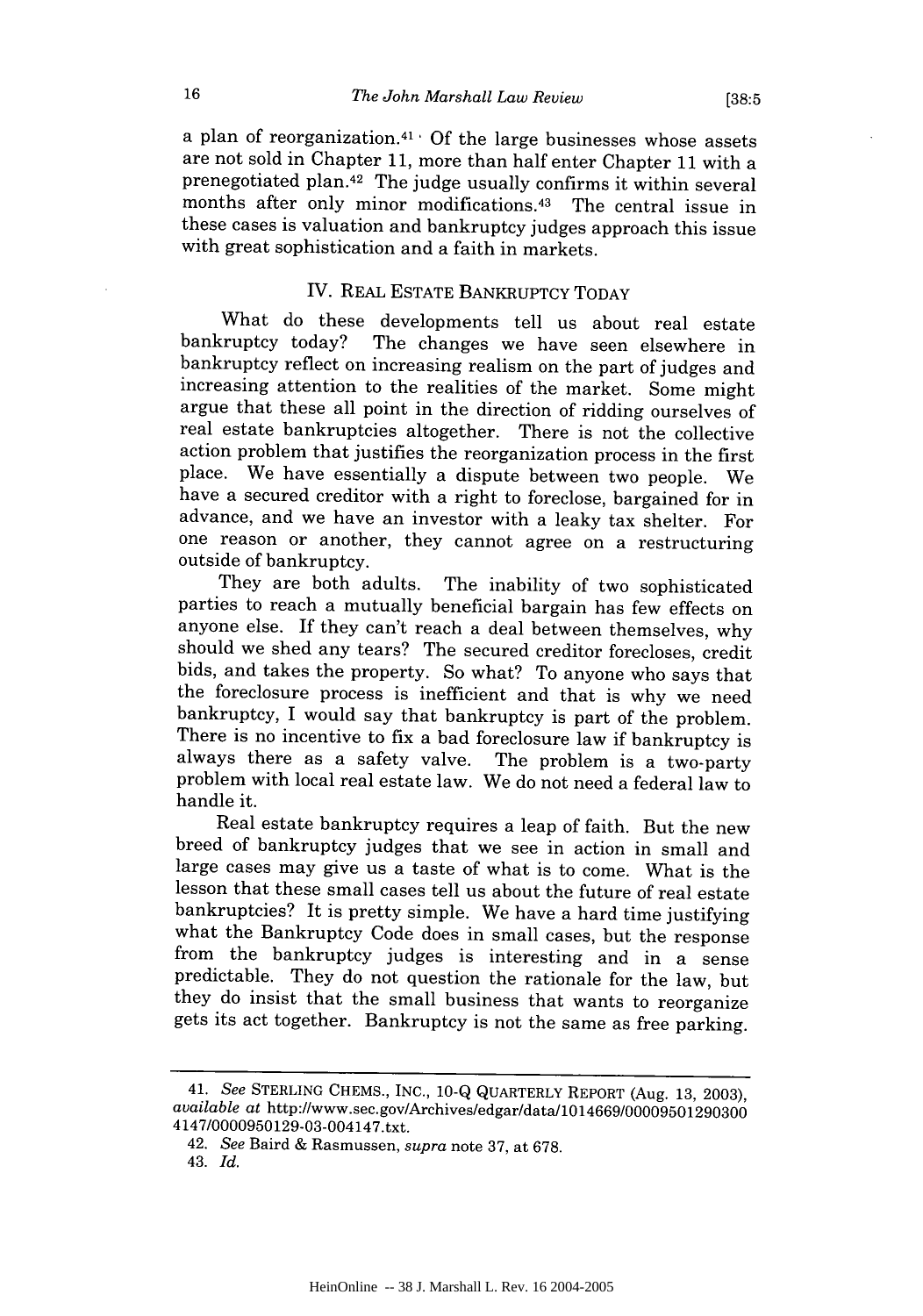You always have to be able to explain to the judge how you are going to get from here to there. If you cannot, your case is going to be dismissed, as long as someone remembers to make the proper motion.

The lesson for real estate bankruptcies is clear. Bankruptcy judges are not going to question the wisdom of having a real estate bankruptcy in the first place. That is why they are judges and I am an academic. But they do not have a lot of patience for losers either. If you don't have an exit strategy, the modern bankruptcy judge is going to show you the door.

The large cases provide a somewhat different lesson, one that<br>case directly connected with real estate hankruptcies. The is more directly connected with real estate bankruptcies. basic message of the large cases is the way in which bankruptcy judges are becoming more like Delaware chancellors. To put it concretely, bankruptcy judges today have increasing sophistication about valuation. The first question that today's judge would ask about *Pine* Gate is the debtor's arithmetic.

If the bank is entitled to Blackacre, how can it be enough to give the bank only part of the income stream that Blackacre is going to generate over time? To say that Blackacre is worth \$60, is to say that its discounted cash flows from now until the end of time are worth \$60. If the bank is entitled to \$60, giving it anything less than all of Blackacre's future earnings is necessarily undercompensatory. Things can, of course, get complicated. The old limited partners may be willing to throw additional money in the pot to ward off the tax collector. But the numbers have to add up, and the days when bankruptcy judges could not do the math are over. Their thumbs are not on the scale anymore.

#### V. CONCLUSION

In sum, *Pine Gate* is bankruptcy's past, not its future. What we shall see in the next round of real estate bankruptcies is going to be different. The typical real estate bankruptcy will involve a debtor and a real estate lender who face some complicated problem that they have not been able to sort through in the time they had outside of bankruptcy. The debtor will try to use the bankruptcy forum in one last effort to sort things out. The bankruptcy judge will give them some time to negotiate and provide a dose of reality therapy in the process. But this window of opportunity will not last long and the shadow that is cast by the realities of the market will always be present. The days of *Pine Gate* are over.